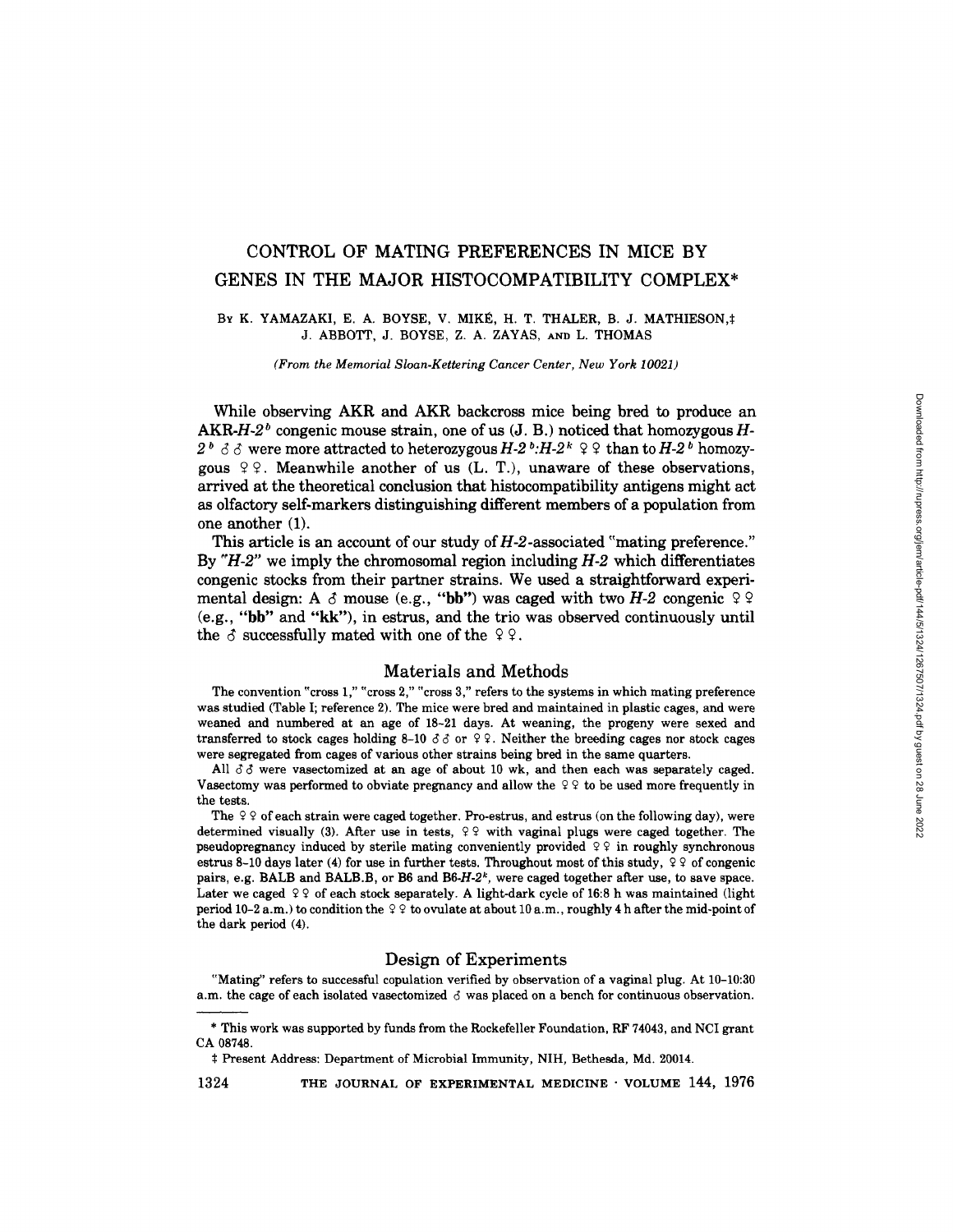| General Information |                            |                   |                                  |                        |                                                        |        |  |  |
|---------------------|----------------------------|-------------------|----------------------------------|------------------------|--------------------------------------------------------|--------|--|--|
|                     | Mouse<br>strain*           | $H-2$ type        | No. of $\delta \delta$<br>tested | No. of valid<br>trials | No. of hybrid   No. of valid<br>$\delta \delta$ tested | trials |  |  |
| Cross 1             | <b>BALB</b><br>BALB.B‡     | $b$ (from B10)    | 26<br>26                         | 128<br>133             | 27                                                     | 165    |  |  |
| Cross 2             | B6<br>$B6-H-2k$            | h<br>k (from AKR) | 19<br>23                         | 66<br>79               | 25                                                     | 86     |  |  |
| Cross 3             | <b>B10</b><br><b>B10.A</b> | h<br>$a$ (from A) | 18<br>18                         | 99<br>92               |                                                        |        |  |  |

# TABLE I *General Information*

Abbreviations: BALB, BALB/c; B6, C57BL/6; and B10, C57BL/10.

\* For description and alternative notation of congenic stocks, see Klein (2).

\$ Breeding stock kindly provided by Dr. Frank Lilly, Albert Einstein College of Medicine, Bronx, N.Y.

Two estrous  $99$  of selected H-2 types were then put in. The preference of the  $\delta$  was usually soon obvious from his more frequent attempts, after inspection of his prospective mates, to mount one rather than the other. After one of the  $99$  had mated, both were removed. The mated 9 (with vaginal plug) was returned to stock. The second (unmated)  $9$  was tested with a fresh  $\delta$ . If mating occurred, the trial was scored "valid." If not, the test was scored "invalid" on the grounds that the second  $9$  may not have been in estrus.

We use the terms "strain preference" and "consistency of choice" for two aspects of the data. Strain preference refers to any tendency of the  $\delta$  population of a given strain to mate with  $99$  of one *H-2-type* rather than another. Consistency of choice concerns the mating preferences of individual *88* of such a population. It refers to any tendency of particular *66,* on repeated testing, to mate with  $99$  of the *H-2* type they mated with before. From a mathematical standpoint, strain preference and consistency of choice need not be related to one another. To take an extreme case, if 50% of genetically identical  $\delta \delta$  always chose  $\Omega$  9 of one *H-2* type, and the other 50% always chose  $99$  of the other, there would be no strain preference, but complete consistency of choice. Similarly, strain preference could occur without a greater consistency of choice than is implicit in strain preference.

We have tested heterozygous  $\delta \delta$ , as well as homozygous  $\delta \delta$ . As illustrated in Fig. 1, their situation is different. Our test system confronts the homozygous  $\delta$  with one of the three pairs of alternative choices which the three following types of  $\varphi$  allow: (a) A homozygous  $\varphi$  genetically the same as himself. (b) A dissimilar homozygous  $\varphi$ . (c) A hybrid  $\varphi$  with whom he shares one *H-2* haplotype. But the hybrid  $\delta$  can be offered only  $\mathcal{Q} \mathcal{Q}$  who share at least one *H*-2 haplotype with him and do not bear an  $H-2$  haplotype foreign to him. The use of symbols such as bb and (b) to indicate the choices made is explained and illustrated in Fig. 1.

# Results and Discussion

#### *Evidence that H-2 Influences Mating Preference (Table II; reference 5)*

STRAIN **PREFERENCE OF MICE OF DIFFERENT** *H-2* **GENOTYPES.** In cross 1, dd  $\delta \delta$  mated with (b)  $9.9$  in 52% of trials, i.e., there was no strain preference. The **bb**  $\delta \delta$  mated with (b)  $99$  in 70% of trials. Thus bb  $\delta \delta$  show strain preference in favor of  $99$  of the same *H-2* type as the  $\delta$ . The results for hybrid  $\delta \delta$  are **intermediate, with a rate of 58% for (b)**  $9\frac{1}{2}$ , and this ordering in the degree of **strain preference is statistically significant; the latter two proportions, 58 and 70%, are significantly different from 50%.** 

In cross 2, homozygous  $\delta \delta$  of both types showed strain preference for  $99$  of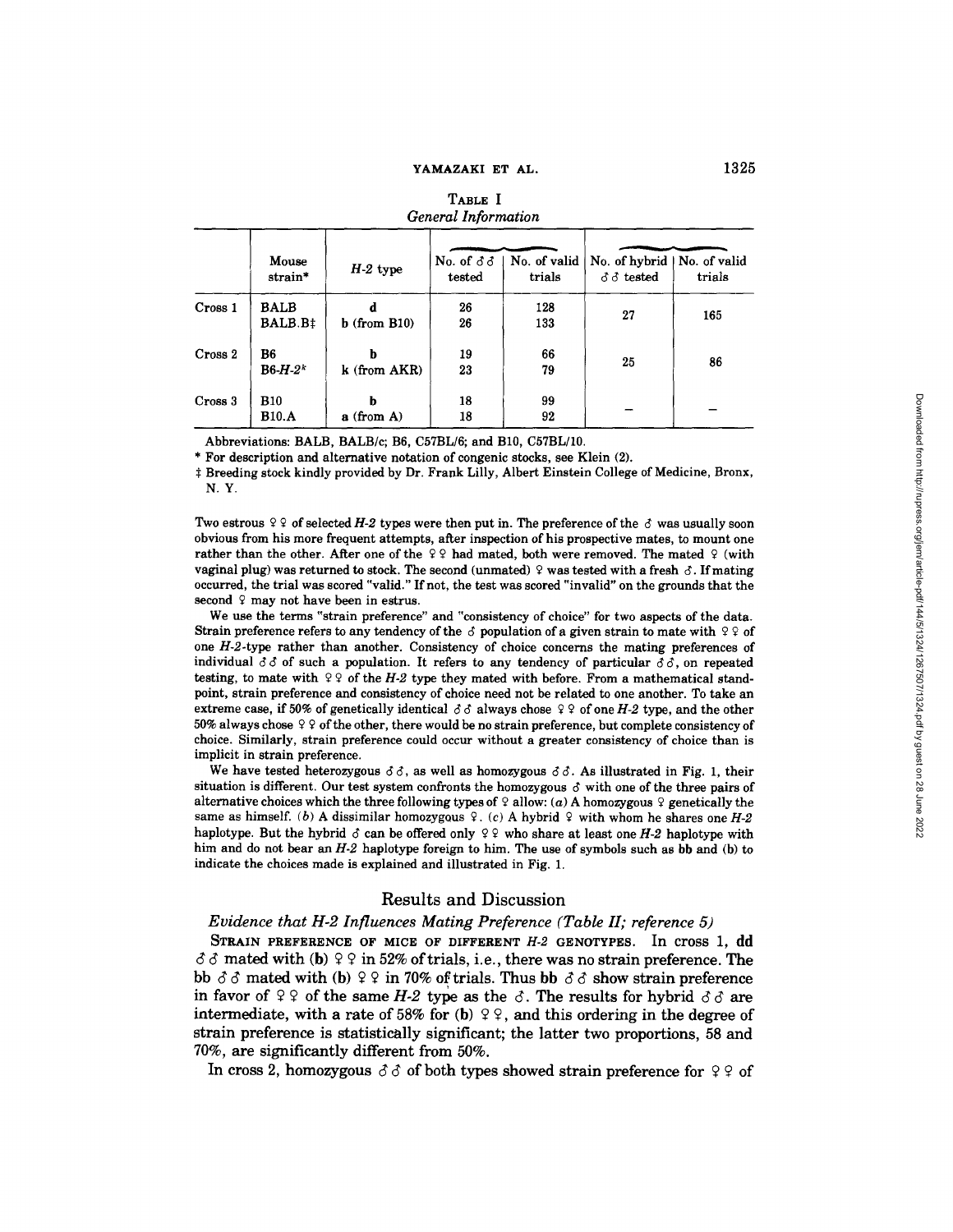

 $\Box$  Proportion of matings with  $\varphi\varphi$  of indicated type

FIG. 1. Schematic representation of the strain preference of cross 2 (Table II); use of symbols to indicate choices made. In the text and tables, double symbols are used to indicate the results of trials involving only homozygous  $99$ . Thus, e.g. for cross 2, kk indicates choices of a kk  $\varphi$  in preference to a bb  $\varphi$ . A single symbol in parenthesis, e.g. (b) in lower right box, is used to refer collectively to such trials and also trials involving hybrid  $99$ . The figure shows that (b) includes trials in which (1) a bb ? was preferred to a kk ?, (2), a bb ? was preferred to a kb or bk  $\varphi$ , and (3) a kb or bk  $\varphi$  was preferred to a kk  $\varphi$ . This indicates the meaning of the term "Prob(b)," the estimated probability of mating with a (b)  $\varphi$ , which appears frequently in the tables. Hybrids are denoted kb/bk (below) to indicate that reciprocal hybrids (kk  $\varphi \times$  bb  $\varphi$ ; bb  $\varphi \times$  kk  $\varphi$ ) have given similar results; the data for reciprocal hybrid  $\delta \delta$  and  $99$  have therefore been combined.

the dissimilar H-2 type. Thus kk  $\delta \delta$  mated with (b)  $99$  at the rate of 67%, and bb  $\delta \delta$  mated with (b)  $99$  at the rate of 39%. Again the rate for hybrid  $\delta \delta$  was intermediate.

In cross 3, where only homozygous  $\delta \delta$  and  $\delta \rho$  were tested, the rate of mating with bb  $99$  was 60% for aa  $\delta \delta$  and 39% for bb  $\delta \delta$ . Again the choices of both male types were for  $99$  of dissimilar type. Strain preference is schematically represented for cross 2 in Fig. 1.

STRAIN PREFERENCE FOR SIMILAR AND DISSIMILAR *H-2* TYPE. In cross 1, bb  $\delta \delta$  preferred bb  $99$ , the similar *H-2* type; but in crosses 2 and 3 bb  $\delta \delta$  preferred the dissimilar *H-2* type, kk  $\partial \rho$  and aa  $\partial \rho$ , respectively (Table II). Evidently  $\delta \delta$  of a particular H-2 type (bb in this case) may prefer  $99$ of similar or dissimilar *H-2* type, depending on which particular *H-2* type is offered as the alternative. This suggests a scale of preferences in which the similar  $H-2$  type of the 9 may rank lower or higher than other  $H-2$  types. It would not be safe to assume that bb  $\delta \delta$  would always prefer  $99$  in the order kk or  $aa$ , bb, dd, because the bb/dd choice (cross 1) was tested on a BALB background, whereas the bb/kk choice (cross 2) was tested on a B6 background, and the bb/aa choice (cross 3) on a B10 background.

INTERMEDIATE STRAIN PREFERENCE RATES FOR HYBRID  $99.$  Crosses 1 and 2 were analyzed further by comparing the data for all trials involving only homozygote-homozygote  $\varphi$  partners with the data for all trials involving only homozygote-hybrid  $\varphi$  partners. As Table III shows, there was no difference in the case of dd  $\delta \delta$  (.51 vs. .53), as expected from the fact that BALB dd  $\delta \delta$  showed no strain preference. For the three other cases (bb  $\delta \delta$  in cross 1; kk and bb  $\delta \delta$  in cross 2) the degree of strain preference was less for trials in which one of the  $\varphi$  partners was a hybrid.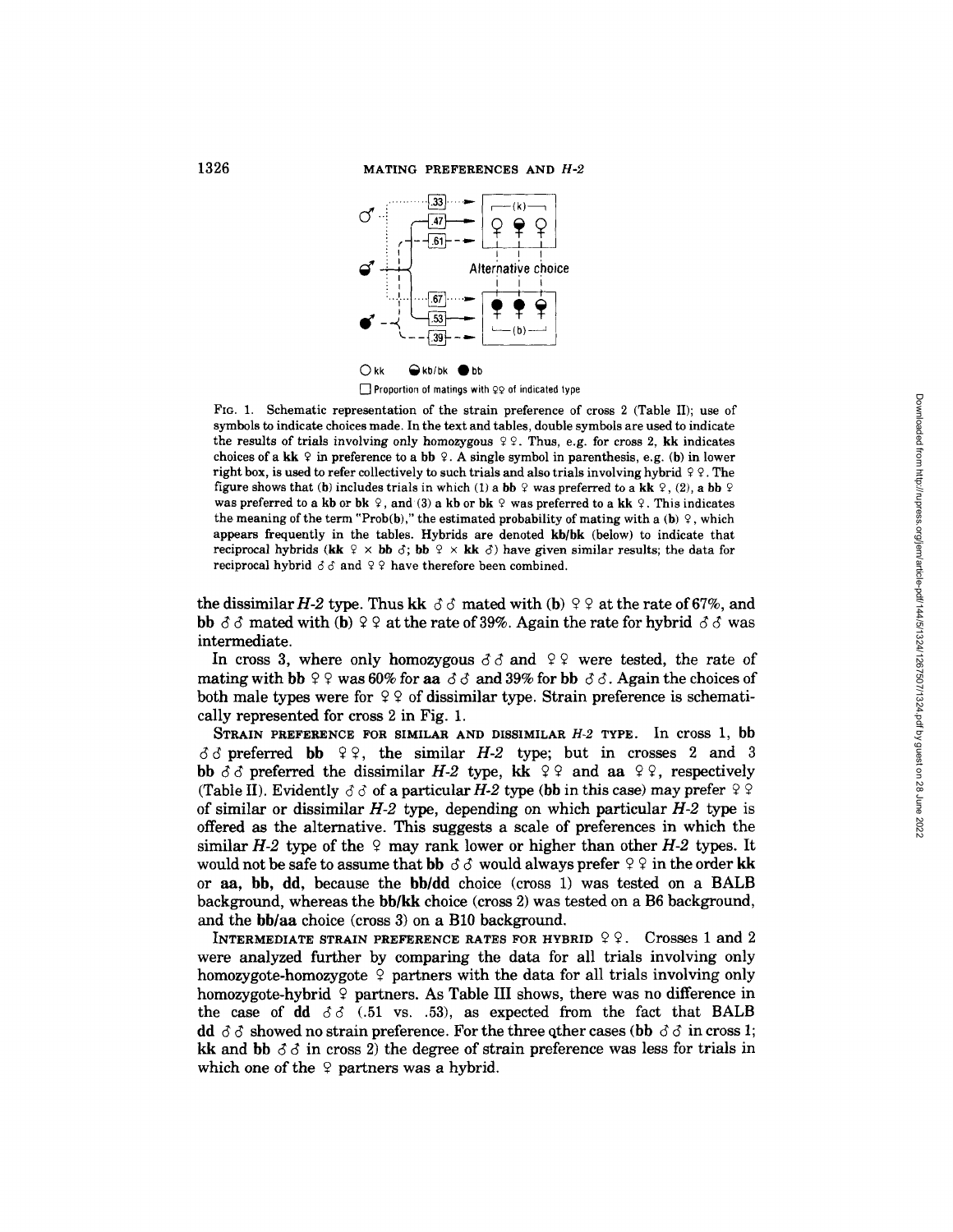#### YAMAZAKI ET AL.

| Strain Preference According to $\delta$ Genotype |                                     |     |                                                                 |         |                         |  |  |  |  |
|--------------------------------------------------|-------------------------------------|-----|-----------------------------------------------------------------|---------|-------------------------|--|--|--|--|
| 33                                               | No. of matings                      |     | Total trials                                                    | Prob(b) | 95% Confidence interval |  |  |  |  |
|                                                  |                                     | 99  |                                                                 |         |                         |  |  |  |  |
| Cross 1                                          | $(d)^*$                             | (b) |                                                                 |         |                         |  |  |  |  |
| dd                                               | 61                                  | 67  | 128                                                             | .52     | $.44 - .61$             |  |  |  |  |
| db/bd                                            | 69                                  | 96  | 165                                                             | .58     | $.51 - .66$             |  |  |  |  |
| bb                                               | 40                                  | 93  | 133                                                             | .70     | $.62 - .78$             |  |  |  |  |
|                                                  |                                     |     | $\chi^2$ for trend in proportions $(1 df) = 8.07$ ; $P < 0.005$ |         |                         |  |  |  |  |
| Cross 2                                          | $\left( \mathbf{k}\right)$          | (b) |                                                                 |         |                         |  |  |  |  |
| kk                                               | 26                                  | 53  | 79                                                              | .67     | $.57 - .77$             |  |  |  |  |
| kb/bk                                            | 40                                  | 46  | 86                                                              | .53     | $.43 - .64$             |  |  |  |  |
| bb                                               | 40                                  | 26  | 66                                                              | .39     | $.28 - .51$             |  |  |  |  |
|                                                  |                                     |     | $\chi^2$ for trend in proportions (1 df) = 10.53; P < 0.002     |         |                         |  |  |  |  |
| Cross 3                                          | $aa^*$                              | bb  |                                                                 |         |                         |  |  |  |  |
| aa                                               | 37                                  | 55  | 92                                                              | .60     | .50–.70                 |  |  |  |  |
| bb                                               | 60                                  | 39  | 99                                                              | .39     | $.30 - .49$             |  |  |  |  |
|                                                  | $\chi^2$ (1 df) = 7.14; $P < 0.008$ |     |                                                                 |         |                         |  |  |  |  |

TABLE **II** 

\* The use of symbols to indicate choices is explained and illustrated in Fig. 1. Briefly, (d) *e.g.*  includes tests involving a hybrid 2 as well as tests involving only homozygous 2 2, and *aae.g.*  refers exclusively to tests involving only homozygous  $99$ .

\$ See Armitage (5) for discussion of the statistical techniques used.

# TABLE **III**

*Strain Preference for Hybrid Q 2: Degrees of Strain Preference in Trials with*  Homozygote-Hybrid Q Partners Compared with Trials in which the Q Partners were *Dissimilar Homozygotes* 

|                                               |                            | No. of matings |        | Prob(b) |
|-----------------------------------------------|----------------------------|----------------|--------|---------|
| Cross 1                                       |                            | dd/(d)         | bb/(b) |         |
|                                               | Dissimilar $9$ homozygotes | 34             | 36     | .51     |
| $dd \delta \delta$                            | Homozygote and hybrid $99$ | 27             | 31     | .53     |
|                                               | Dissimilar $9$ homozygotes | 18             | 54     | .75     |
| $\mathbf{bb} \mathop{\delta} \mathop{\delta}$ | Homozygote and hybrid $99$ | 22             | 39     | .64     |
| Cross 2                                       |                            | kk/(k)         | bb/(b) |         |
| kk $\delta \delta$                            | Dissimilar $9$ homozygotes | 19             | 42     | .69     |
|                                               | Homozygote and hybrid $99$ | 7              | 11     | .61     |
| bb $\delta \delta$                            | Dissimilar $9$ homozygotes | 34             | 17     | .33     |
|                                               | Homozygote and hybrid $99$ | 6              | 9      | .60     |

**STRAIN PREFERENCE OF**  $\delta \delta$  **IN SUCCESSIVE TRIALS. Is strain preference en**hanced or lessened as the  $\delta \delta$  age or acquire more mating experience? All data **for crosses 1 to 3 are included in Table IV, where the mating scores are analyzed according to their place in the sequence of trials. There is no significant trend in**  these proportions except in cross 2 bb  $\delta \delta$ , but the latter may be explained by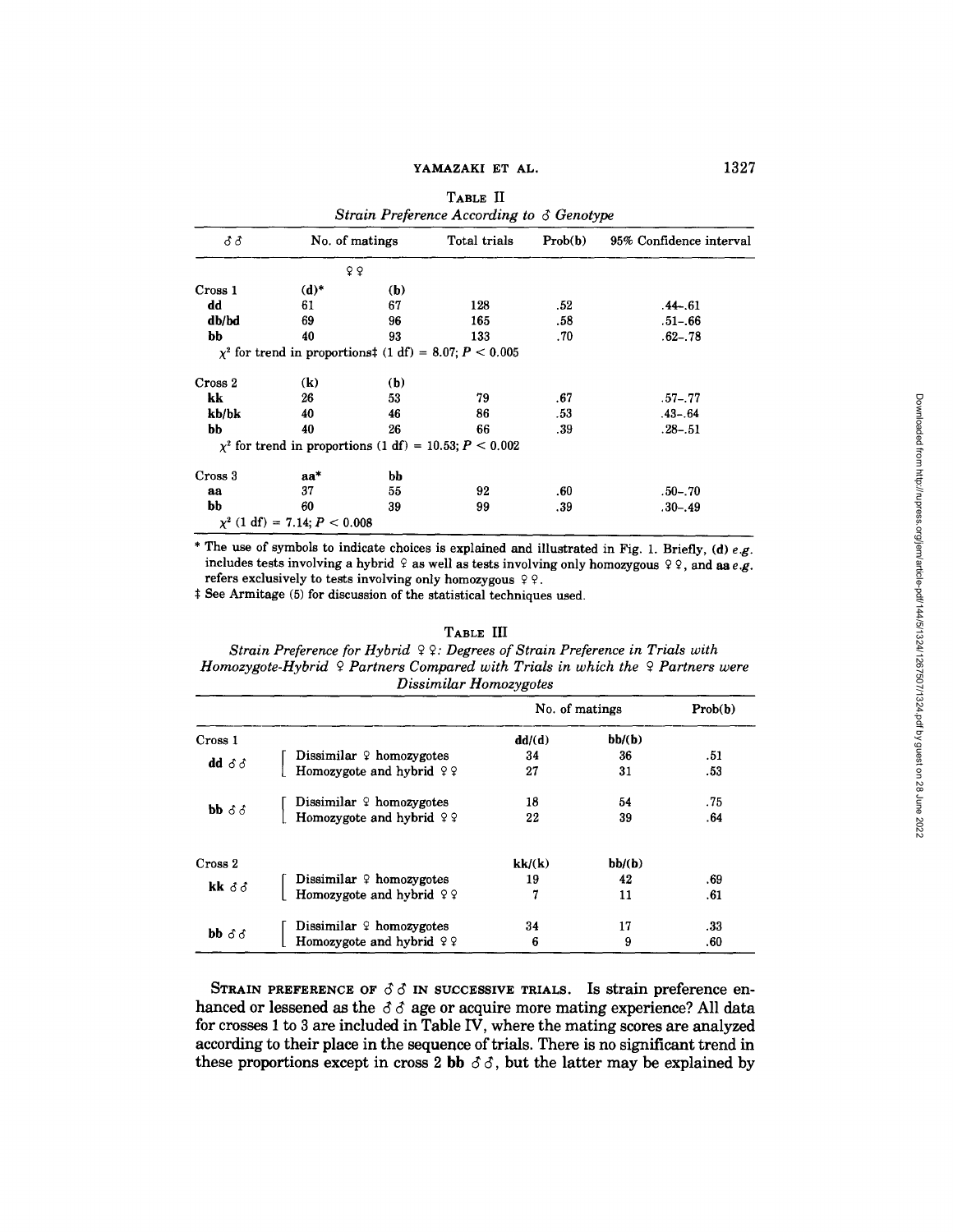|                        | Strain Preference on Successive Trials; Hybrid 99 Included |                         |                          | TABLE IV                |                              |               |                              |           |  |  |
|------------------------|------------------------------------------------------------|-------------------------|--------------------------|-------------------------|------------------------------|---------------|------------------------------|-----------|--|--|
|                        | $\mathsf{Q}$ $\mathsf{Q}$                                  |                         | Trial no.                |                         |                              |               |                              |           |  |  |
| δδ                     |                                                            | $\mathbf 1$             | $\overline{\mathbf{2}}$  | 3                       | 4                            | $\bf 5$       | $\boldsymbol{6}$             | Total     |  |  |
| Cross 1                |                                                            |                         |                          |                         |                              |               |                              |           |  |  |
| $\mathbf{d}\mathbf{d}$ | (d)<br>(b)                                                 | 12<br>14                | 11<br>15                 | 11<br>15                | 10<br>16                     | $17*$<br>$7*$ |                              | 61<br>67  |  |  |
| Prob(b)                |                                                            | .54                     | .58                      | .58                     | .62                          | .29           |                              | $.52\,$   |  |  |
| bb                     | (d)                                                        | $\bf8$                  | $\bf 6$                  | $\bf 5$                 | 12                           | $9*$          |                              | 40        |  |  |
| Prob(b)                | (b)                                                        | 18<br>.69               | $20\,$<br>.77            | 21<br>.81               | 14<br>.54                    | $20*$<br>.69  |                              | 93<br>.70 |  |  |
|                        |                                                            |                         |                          |                         |                              |               |                              |           |  |  |
| Cross 2                |                                                            |                         |                          |                         |                              |               |                              |           |  |  |
| k                      | $\left( \mathbf{k}\right)$<br>(b)                          | $\bf{6}$<br>17          | $\overline{7}$<br>15     | $\bf8$<br>8             | $5*$<br>$13*$                |               |                              | 26<br>53  |  |  |
| Prob(b)                |                                                            | .74                     | .68                      | .50                     | $.72\,$                      |               |                              | .67       |  |  |
| $b$                    | $\left( \mathbf{k}\right)$                                 | $15\,$                  | 11                       | 9                       | $5*$                         |               |                              | 40        |  |  |
| Prob(b)                | (b)                                                        | $\boldsymbol{4}$<br>.21 | $\bf 8$<br>.42           | $\boldsymbol{6}$<br>.40 | $8*$<br>.62                  |               |                              | 26<br>.39 |  |  |
|                        |                                                            |                         |                          |                         |                              |               |                              |           |  |  |
| Cross 3                |                                                            |                         |                          |                         |                              |               |                              |           |  |  |
| aa                     | aa<br>bb                                                   | 6<br>12                 | 9<br>9                   | 7<br>10                 | $\sqrt{5}$<br>11             | 4<br>9        | 6<br>$\overline{\mathbf{4}}$ | 37<br>55  |  |  |
| Prob(bb)               |                                                            | .67                     | .50                      | .59                     | .69                          | .69           | .40                          | .60       |  |  |
| bb                     | aa                                                         | 13                      | 14<br>$\overline{\bf 4}$ | $\bf8$                  | ${\bf 10}$<br>$\overline{7}$ | 8<br>8        | $\boldsymbol{7}$<br>5        | 60        |  |  |
| Prob(bb)               | bb                                                         | 5<br>.28                | .22                      | 10<br>.56               | .41                          | .50           | .42                          | 39<br>.39 |  |  |

**\* Includes some data for later trials.** 

the higher proportion of hybrid  $99$  used in later trials. Because interpretation **is complicated by the lesser strain preference in hybrid-homozygote trials (Table III**) the results were recomputed for crosses 1 and 2 with the data for hybrid  $99$ **excluded (Table V). The absence of a trend towards changing strain preference**  is even more evident here, except for a trend for  $dd \circ \circ$  of cross 1 which is not **statistically significant.** 

*Consistency of Choice.* **In addition to assessing the strain preference of mice**  of different  $H-2$  genotypes, we can ask whether on sequential testing each  $\delta$  is **more consistent in his choice of 9 9 than would be expected in consequence of**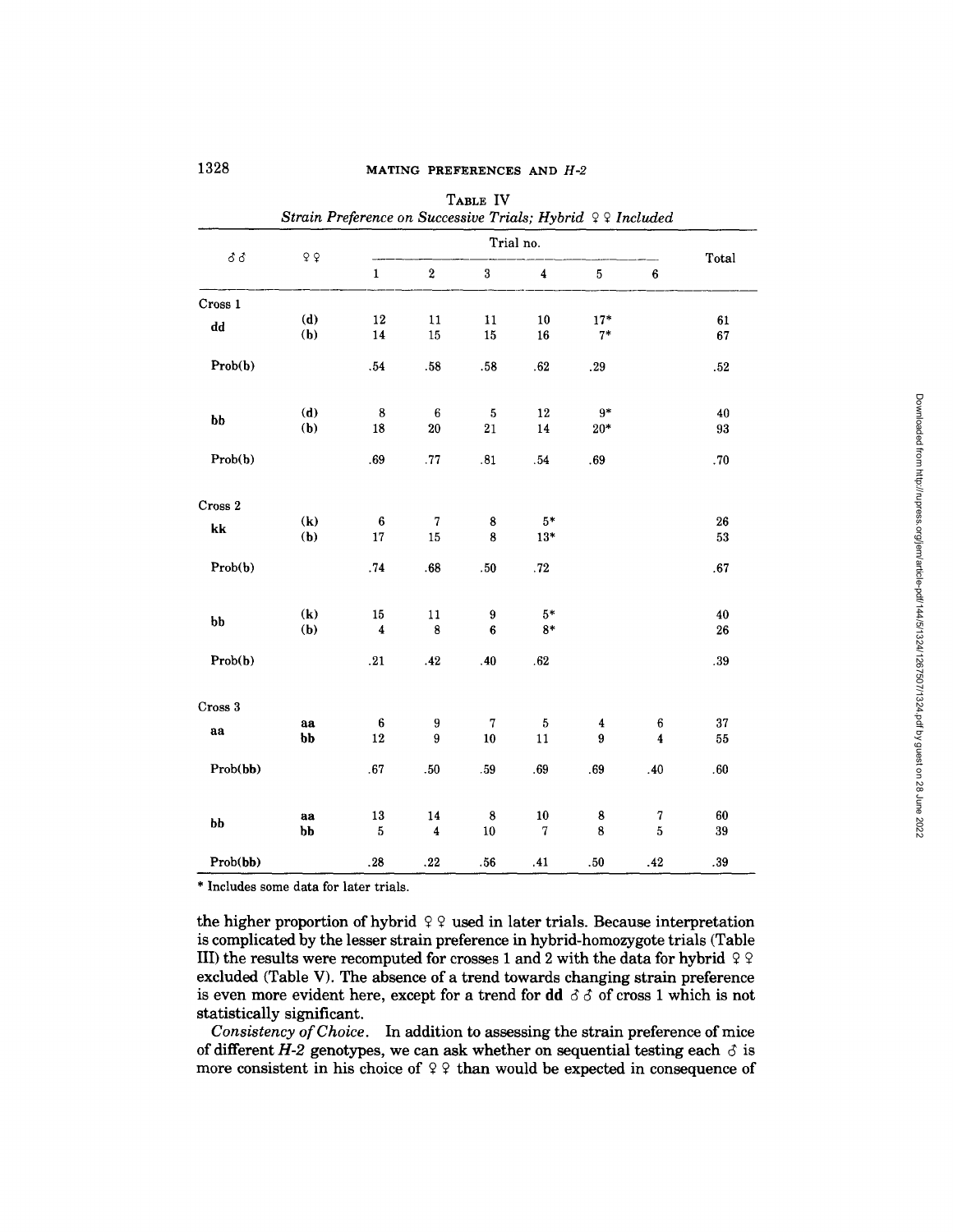**YAMAZAKI ET AL. TABLE V** 

|          |    | Strain Preference on Successive Trials; Hybrid 99 Excluded |                  |                  |                         |                |       |
|----------|----|------------------------------------------------------------|------------------|------------------|-------------------------|----------------|-------|
|          | Q  |                                                            |                  |                  |                         |                |       |
| ර ර      |    | 1                                                          | $\overline{2}$   | 3                | $\overline{\mathbf{4}}$ | 5              | Total |
| Cross 1  |    |                                                            |                  |                  |                         |                |       |
|          | dd | 12                                                         | 5                | 7                | 4                       | 6              | 34    |
| dd       | bb | 14                                                         | 12               | 5                | 3                       | $\overline{2}$ | 36    |
| Prob(bb) |    | .54                                                        | .71              | .42              | .43                     | .25            | .51   |
|          | dd | 8                                                          | $\boldsymbol{2}$ | $\boldsymbol{2}$ | 5                       | 1              | 18    |
| bb       | bb | 18                                                         | 7                | 14               | 7                       | 9              | 55    |
| Prob(bb) |    | .69                                                        | .78              | .87              | .58                     | .90            | .75   |
| Cross 2  |    |                                                            |                  |                  |                         |                |       |
|          | kk | 6                                                          | 7                | 6                | $\bf{0}$                |                | 19    |
| kk       | bb | 17                                                         | 15               | 6                | 4                       |                | 42    |
| Prob(bb) |    | .74                                                        | .68              | .50              | 1.00                    |                | .69   |
| bb       | kk | 15                                                         | 11               | 6                | $\boldsymbol{2}$        |                | 34    |
|          | bb | 4                                                          | 8                | 4                |                         |                | 17    |
| Prob(bb) |    | .21                                                        | .42              | .40              | .33                     |                | .33   |

genotypic strain preference alone. Any such tendency we shall call "consistency of choice." This can be determined by inspecting the mating histories of genotypically identical  $\delta \delta$  individually. If there is no consistency of choice beyond that implicit in the strain preference of a particular  $\delta$  population, then the choices made in a sequence of trials should be independent of the first choice. But if the choices in second and subsequent trials show a higher degree of concordance with the first choice than can be accounted for by genotypic strain preference alone, then individual  $\delta \delta$  must also have a phenotypic bias towards one  $H-2$ type or the other.

The criterion chosen for this analysis (Tables VI and VII) is the probability of a (b) mating  $[Prob(b)]$ , or a bb mating  $[Prob(bb)]$ , on second and subsequent matings of individual  $\delta \delta$  that chose a (b) or bb mate in the first trial; compared with Prob(b) or Prob(bb) for genotypically identical  $\delta \delta$  that made the opposite choice on first mating. Regardless of strain preference, these probabilities should be equal if there is no consistency of choice. But often the observed proportions are very different. The most striking example is dd  $\delta \delta$  of cross 1 (Table VI and Fig. 2). Those individual dd  $\delta \delta$  that made a (d) choice in their first trials had only a .36 estimated probability of subsequent (b) matings, whereas dd  $\delta \delta$  that first made a (b) choice had a .70 probability of subsequent (b) matings. Or as illustrated in Fig. 2, dd  $\delta \delta$  whose first choice was dd had a .32 probability of subsequent bb matings, whereas dd  $\delta \delta$  whose first choice was bb had a .74 probability of subsequent bb matings.

Table VI shows analysis of consistency for all matings. In Table VII the data for all hybrid trials have been excluded. Consistency is even more evident there, although this is not reflected in the  $P$  value for cross 2 because the sample is smaller. There is no evidence of consistency for cross 3 (Table VI).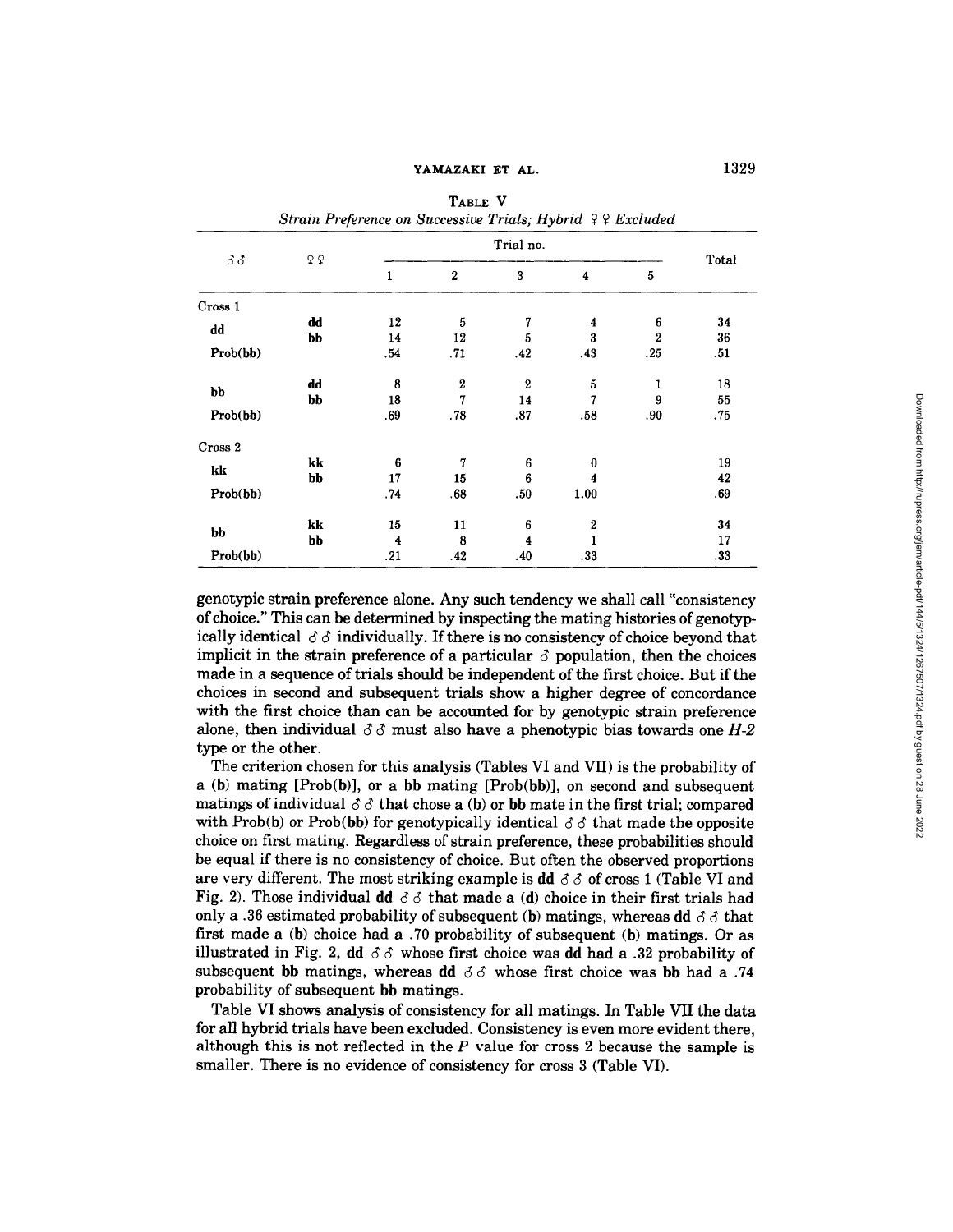| TABLE VI<br>Consistency of Choice:* All Matings |                                                                |                                                           |     |                   |                                                 |  |  |  |
|-------------------------------------------------|----------------------------------------------------------------|-----------------------------------------------------------|-----|-------------------|-------------------------------------------------|--|--|--|
|                                                 | $\delta$ $\delta$ (No. tested‡)                                | $\mathfrak{P} \mathrel{\mathcal{Q}} \mathbf{First}$ trial |     | Subsequent trials |                                                 |  |  |  |
| Cross 1                                         |                                                                |                                                           | (d) | (b)               | Prob(b)                                         |  |  |  |
| dd                                              | (12)                                                           | (d)                                                       | 35  | 20                | .36                                             |  |  |  |
|                                                 | (14)                                                           | (b)                                                       | 14  | 33                | .70                                             |  |  |  |
| db/bd                                           | (12)                                                           | (d)                                                       | 23  | 38                | .62                                             |  |  |  |
|                                                 | (15)                                                           | (b)                                                       | 34  | 43                | .56                                             |  |  |  |
| bb                                              | (8)                                                            | (d)                                                       | 13  | $20\,$            | .61                                             |  |  |  |
|                                                 | (18)                                                           | (b)                                                       | 19  | 55                | .74                                             |  |  |  |
| All                                             | (32)                                                           | (d)                                                       | 71  | 78                | $\begin{bmatrix} .52 \\ .66 \end{bmatrix}$<br>A |  |  |  |
|                                                 | (47)                                                           | (b)                                                       | 67  | 131               |                                                 |  |  |  |
|                                                 | Significance of the difference A: $\chi^2 = 6.21$ ; $P < 0.02$ |                                                           |     |                   |                                                 |  |  |  |
| Cross 2                                         |                                                                |                                                           | (k) | (b)               | Prob(b)                                         |  |  |  |
|                                                 | (6)                                                            | $\left( \mathbf{k}\right)$                                | 8   | 8                 | .50                                             |  |  |  |
| k                                               | (17)                                                           | (b)                                                       | 12  | 28                | .70                                             |  |  |  |
|                                                 | (11)                                                           | $\left( \mathbf{k}\right)$                                | 13  | 10                | .43                                             |  |  |  |
| kb/bk                                           | (14)                                                           | (b)                                                       | 16  | 22                | .58                                             |  |  |  |
| bb                                              | (15)                                                           | $\left( \mathbf{k}\right)$                                | 22  | 19                | .46                                             |  |  |  |
|                                                 | (4)                                                            | (b)                                                       | 3   | 3                 | .50                                             |  |  |  |
|                                                 | (32)                                                           | $\left( \mathbf{k}\right)$                                | 43  | 37                | $.46$<br>$.63$<br>B                             |  |  |  |
| All                                             | (35)                                                           | (b)                                                       | 31  | 53                |                                                 |  |  |  |
|                                                 | Significance of the difference B: $\chi^2$ = 4.04; P < 0.05    |                                                           |     |                   |                                                 |  |  |  |
| Cross 3                                         |                                                                |                                                           | aa  | bb                | Prob(bb)                                        |  |  |  |
|                                                 | (6)                                                            | aa                                                        | 11  | 13                | .54                                             |  |  |  |
| aa                                              | (12)                                                           | bb                                                        | 20  | 30                | .60                                             |  |  |  |
|                                                 | (13)                                                           | aa                                                        | 35  | 27                | .44                                             |  |  |  |
| bb                                              | (5                                                             | bb                                                        | 12  | 7                 | .37                                             |  |  |  |
|                                                 |                                                                | aa                                                        | 46  | 40                | .47<br>.54<br>$\mathbf C$                       |  |  |  |
| All                                             | (19)                                                           |                                                           |     |                   |                                                 |  |  |  |

\* Schematically illustrated in Fig. 2.

 $\ddagger$  See trial no. 1 in Table IV.

Consistency of choice has implications that strain preference does not. Strain preference could be adequately explained on a purely genetic basis. But consistency of choice represents nonrandom variation of  $\delta \delta$  of identical genotype, and so implies that the sensory mechanism responsible for mating preference either (a) includes provision for memorizing the specific signals, or  $(b)$  can fortuitously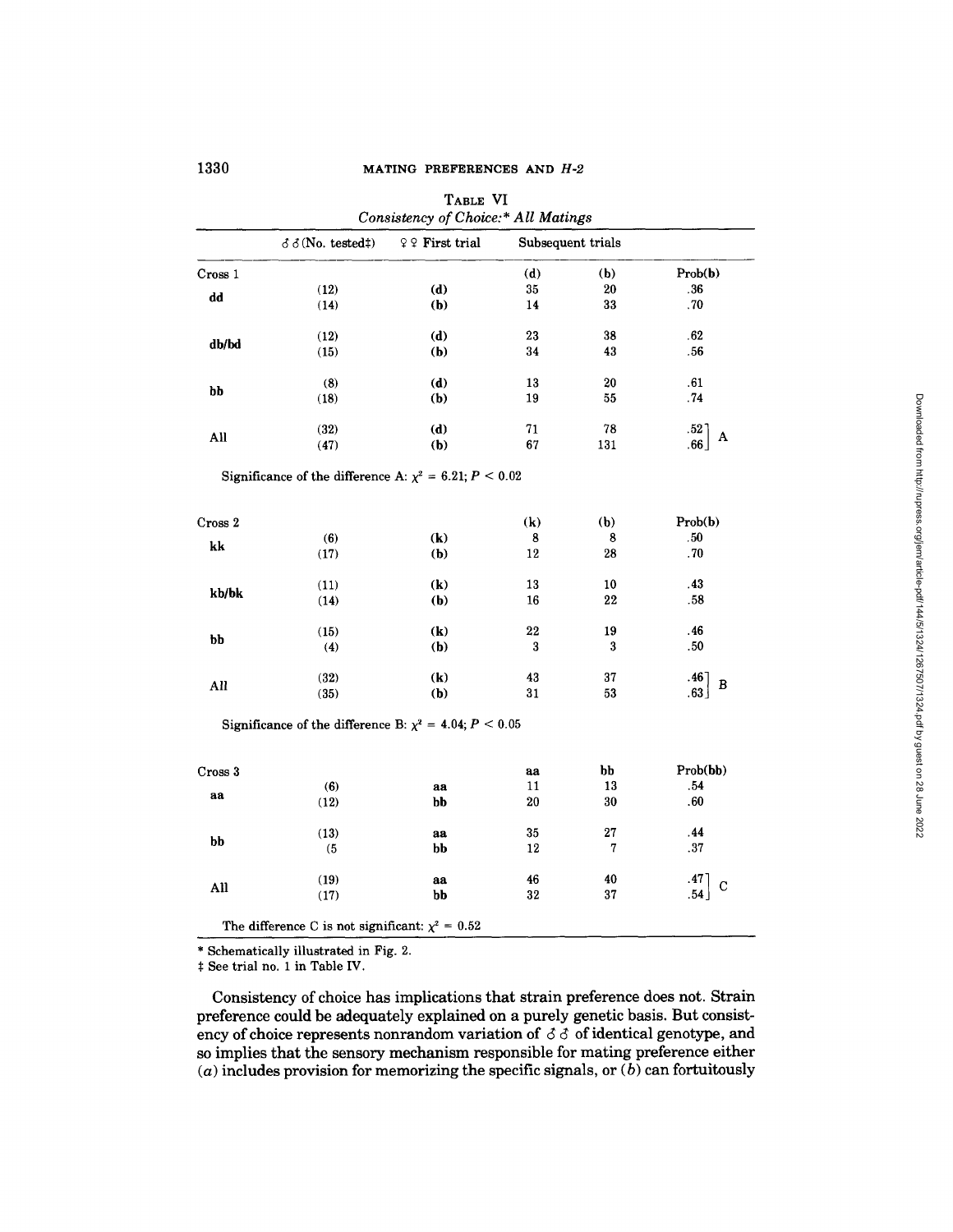|         | $\delta \delta$ (No. tested)                                       | $99$ First trial |    | Subsequent trials |                                                |
|---------|--------------------------------------------------------------------|------------------|----|-------------------|------------------------------------------------|
| Cross 1 |                                                                    |                  | dd | bb                | Prob(bb)                                       |
|         | (12)                                                               | dd               | 17 | 8                 | .32                                            |
| dd*     | (14)                                                               | bb               | 5  | 14                | .74                                            |
|         | (8)                                                                | dd               | 5  | 10                | .67                                            |
| bb      | (18)                                                               | bb               | 5  | 26                | .84                                            |
| All     | (20)                                                               | dd               | 22 | 18                |                                                |
|         | (32)                                                               | bb               | 10 | 40                | $\begin{bmatrix} .45 \ .80 \end{bmatrix}$<br>A |
|         |                                                                    |                  |    |                   |                                                |
|         | Significance of the difference A: $\chi^2 = 10.41$ ; $P < 0.002$ . |                  |    |                   |                                                |
| Cross 2 |                                                                    |                  | kk | bb                |                                                |
|         | (6)                                                                | kk               | 5  | 7                 | .58                                            |
| kk      | (17)                                                               | bb               | 8  | 18                | Prob(bb)<br>.69                                |
|         | (15)                                                               | kk               | 17 | 10                | .37                                            |
| bb      | (4)                                                                | bb               | 2  | 3                 | .60                                            |
| All     | (21)                                                               | kk               | 22 | 17                | $\begin{bmatrix} .44 \ .68 \end{bmatrix}$<br>B |

**TABLE** VII

Significance of the difference B:  $\chi^2 = 3.14; P < 0.07$ 

\* Results for these  $\delta \delta$  are schematically represented in Fig. 2.



**[]** Proportion of matings with  $QQ$  of indicated type

FIG. 2. Schematic representation of consistency of choice of dd  $\delta \delta$  for homozygous dd or bb  $99$  in cross 1 (Table VII).

be biased one way or the other in individual  $\delta \delta$ . If (a) is true, then in cross 1 (e.g.) dd  $\delta \delta$  that preferred (d)  $\delta \rho$  were specifically conditioned to do so, just as other genetically identical dd  $\delta\delta$  were specifically primed to prefer (b)  $\delta\delta\phi$ . But as yet we have no evidence of specific environment cues that would support the former interpretation.

*Evidence that the Choice is Made Mainly or Entirely by the*  $\delta$  *and not the*  $\degree$ . The data above show that alleles of a locus in the region of *H*-2 influence the mouse's choice of a mate. One partner must transmit identification signals governed by *H-2,* and the other must distinguish between different incoming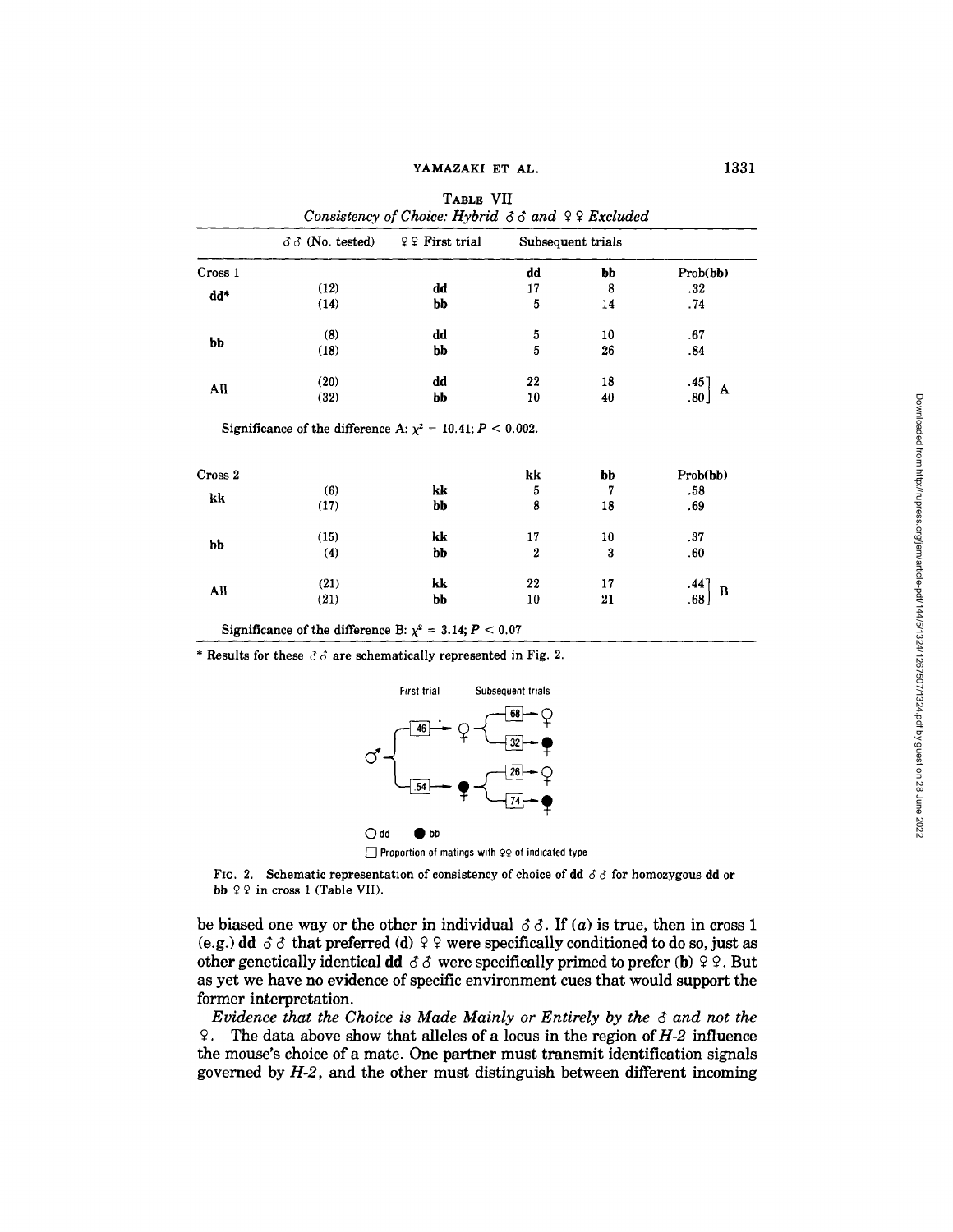signals. Which is the active recipient? The  $\beta$  or the  $\beta$ ? The observed mating behavior suggests that the  $99$  are passive and the  $\delta \delta$  active. But such behavior might be simulated by rejection of the  $\delta$  by one of the  $\delta \varphi$ .

The histories of individual  $\delta \delta$  show that the choice of mates is not random. Strain preference and consistency of choice both indicate this. If  $99$  were entirely passive (transmitted signals but made no choice) then their sequential mating histories should show no consistency except to the extent that where selection of one  $\varphi$  rather than the other is characteristic of the  $\varphi$  population as a whole (strain preference) the history of each  $\varphi$  will show on the average the same preponderance of matings of the preferred type. (This argument depends on the assumption that the  $99$  were drawn at random from the population available in estrus, which was the case.) The data are analyzed in Table VIII in accordance with the postulate that the choice is made by the  $\varphi$ . A slightly different method of calculation was necessary.

In terms of hypothetical selection by  $99$ , the result of a valid trial can be construed as solicitation by one  $\varphi$  or as rejection by the other. Therefore both  $\varphi \varphi$  in each trial were given a score: (a) The mated  $\varphi$  in favor of the d's *H*-2 type, and (b) the unmated  $\varphi$  in favor of the alternative *H-2* type. For example, of 89 cross 1 dd  $9\frac{1}{2}$  included in this analysis 49 on their first valid trial either (a) were presented to a dd  $\delta$  and mated with him, or (b) were presented to a bb  $\delta$  who mated with the other  $\varphi$ . Either result was scored dd (first entry in Table VIII). In 70 subsequent valid trials these 49  $\varphi$   $\varphi$  yielded 44 scores (63%) for dd and 26 scores (37%) for bb. The 40 **dd**  $\sqrt{Q}$  who first received bb scores gave virtually the same results: 23 scores (62%) for **dd** and 14 scores (36%) for **bb.** 

Table VIII reveals no consistency on the part of dd  $99$  in any of the crosses. We discount the data showing a trend in the reverse of consistency for bb  $99$  in cross 2 because the sample is small.

# Further Comment

The various ways in which genes in the major histocompatibility complex may be implicated in immunological types of recognition, notably in discrimination between "self" and "non-self," cannot be reviewed here. The  $H$ -2-associated mating preference we described is a form of self-identification that might be traced back to a time long before the evolution of specific adaptive immunity, as discussed elsewhere (1).

The fact that a particular  $\delta$  may consistently prefer  $99$  of one *H-2* type, whereas a genetically identical  $\sigma$  may consistently prefer  $9$   $\circ$  of a different *H*-2 type, may imply that  $\delta \delta$  can learn by experience to prefer (e.g.) d to b, or the reverse. The term "memory" has come to be used in immunological circles in reference to adaptive immunization. Analogies have been suggested between immunologic and neurologic memory [for references and discussion see Cohn (6, 7)]. The element of memory in  $H-2$ -associated mating preference, if memory is involved in consistency of choice, might in turn suggest a link between the two, because of several connections between immune responses and genes in the region of *H-2.* Although we as yet lack evidence regarding whether or not  $\delta \delta$  can be specifically trained to prefer one or another *H*-2 type, certain negative inferences can be drawn: The mating preferences of reciprocal hybrid  $\delta \delta$  were not significantly different. Therefore the preferences of  $\delta \delta$  of hybrid genotype are not noticeably affected by exposure to contrasting *H-2* types during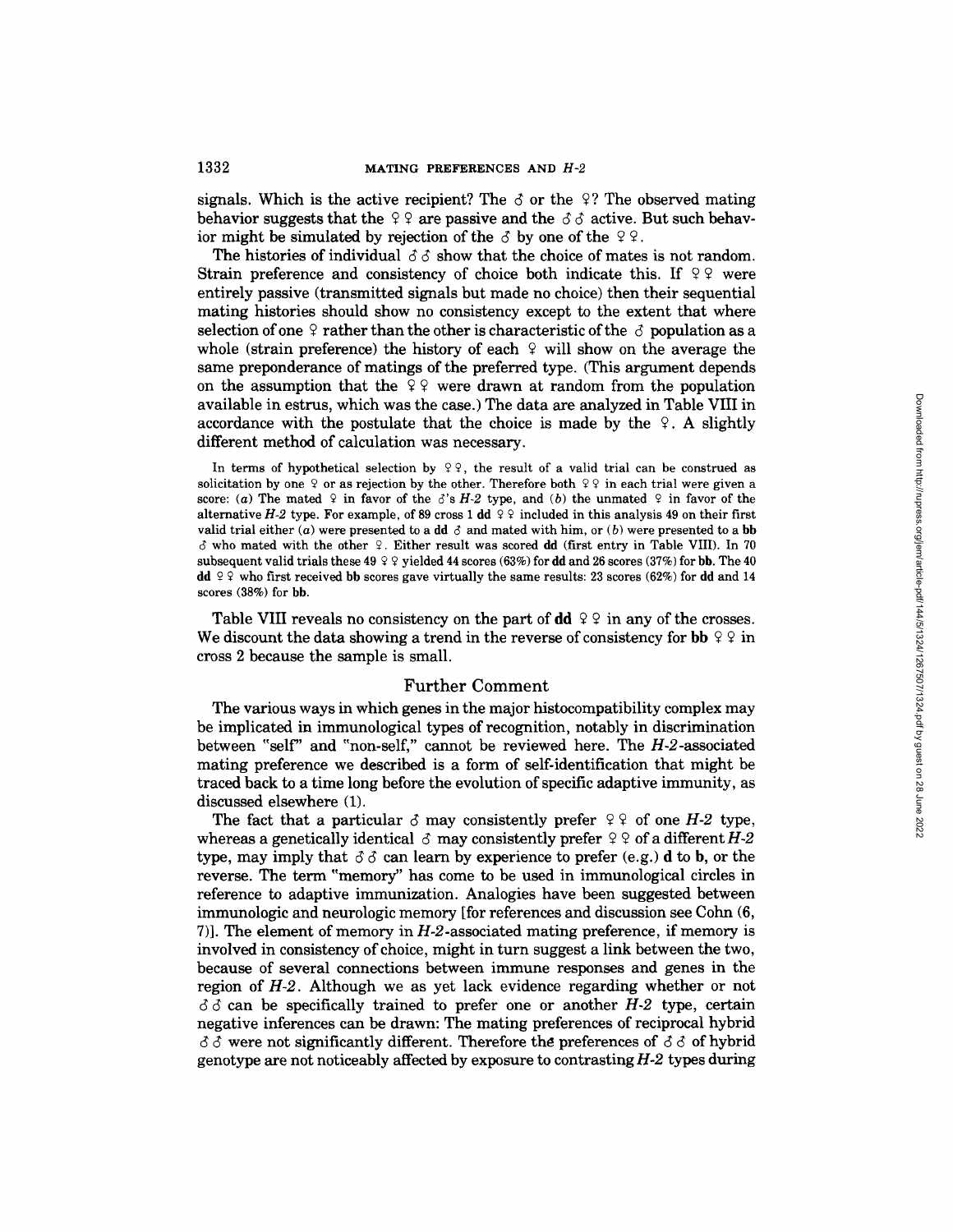|         | $99$ (No. tested) | 33 First trial | Subsequent trials |          |          |
|---------|-------------------|----------------|-------------------|----------|----------|
| Cross 1 |                   |                | dd                | bb       | Prob(bb) |
|         | (49)              | dd             | 44                | 26       | .37      |
| dd      | (40)              | bb             | 23                | 14       | .38      |
|         | (34)              | dd             | 19                | 26       | .58      |
| bb      | (41)              | bb             | 29                | 44       | .60      |
| Cross 2 |                   |                | kk                | bb       | Prob(bb) |
|         | (5)               | kk             | 3                 | 3        | .50      |
| kk      | (30)              | bb             | 19                | 27       | .59      |
| bb      | (26)              | kk             | 29                | 18       | .38      |
|         | (5)               | bb             | 6                 | $\bf{0}$ | .00.     |
| Cross 3 |                   |                | aa                | bb       | Prob(bb) |
|         | (19)              | aa             | 24                | 42       | .64      |
| aa      | (23)              | bb             | 38                | 46       | .55      |
| bb      | (31)              | aa             | 55                | 45       | .45      |
|         | (15)              | bb             | 26                | 19       | .42      |

| TABLE VIII                                                         |  |
|--------------------------------------------------------------------|--|
| Analysis of the Data for Evidence of Consistency of Choice by $99$ |  |

the period from zygosis to weaning. Nor is the first mating experience decisive, because strain preference is already evident in first trials, and does not demonstrably increase with mating experience (Tables IV and V).

The stimulus is probably olfactory, although other sensory mechanisms are possible (see reference 8). The pheromone or pheromones best known in mice are excreted by the  $\delta$ , causing synchronous estrus in  $\varphi$   $\varphi$  (9), pregnancy block by strange  $\delta \delta$  (10), and precocious puberty in young  $99$  (11). The first two effects can be exerted over considerable distances (12). [These pheromone effects, and others related to  $\delta$  aggression and identification of sex are reviewed by Whitten (13) and Bronson (8).] Possibly the putative  $\varphi$  substance specified by the major histocompatibility complex may also act at a distance, in which case receptive  $\delta \delta$  housed in quarters containing mice of several different strains may at a receptive age be primed by airborne *H-2-associated* pheromones before they are tested. The signal transmitted by the  $\varphi$  must be controlled by an *H-2-*linked gene, because genetically identical  $\delta \delta$  can distinguish between congenic  $99$  of different *H-2* types. Similarly  $\delta \delta$  must possess a receptor gene in the *H-2* region, because congenic  $\delta \delta$  of different *H-2* types make different choices when offered the same pair of H-2-dissimilar  $\varphi$   $\varphi$ . (This could not be so if the receptor gene were on the Y chromosome, because the congenic strains we studied carry the same Y as their partner strains.) The most obvious model of mating preference therefore is that of two linked genes in the *H-2* region, one for the signal and one for the receptor. A similar model has been suggested to account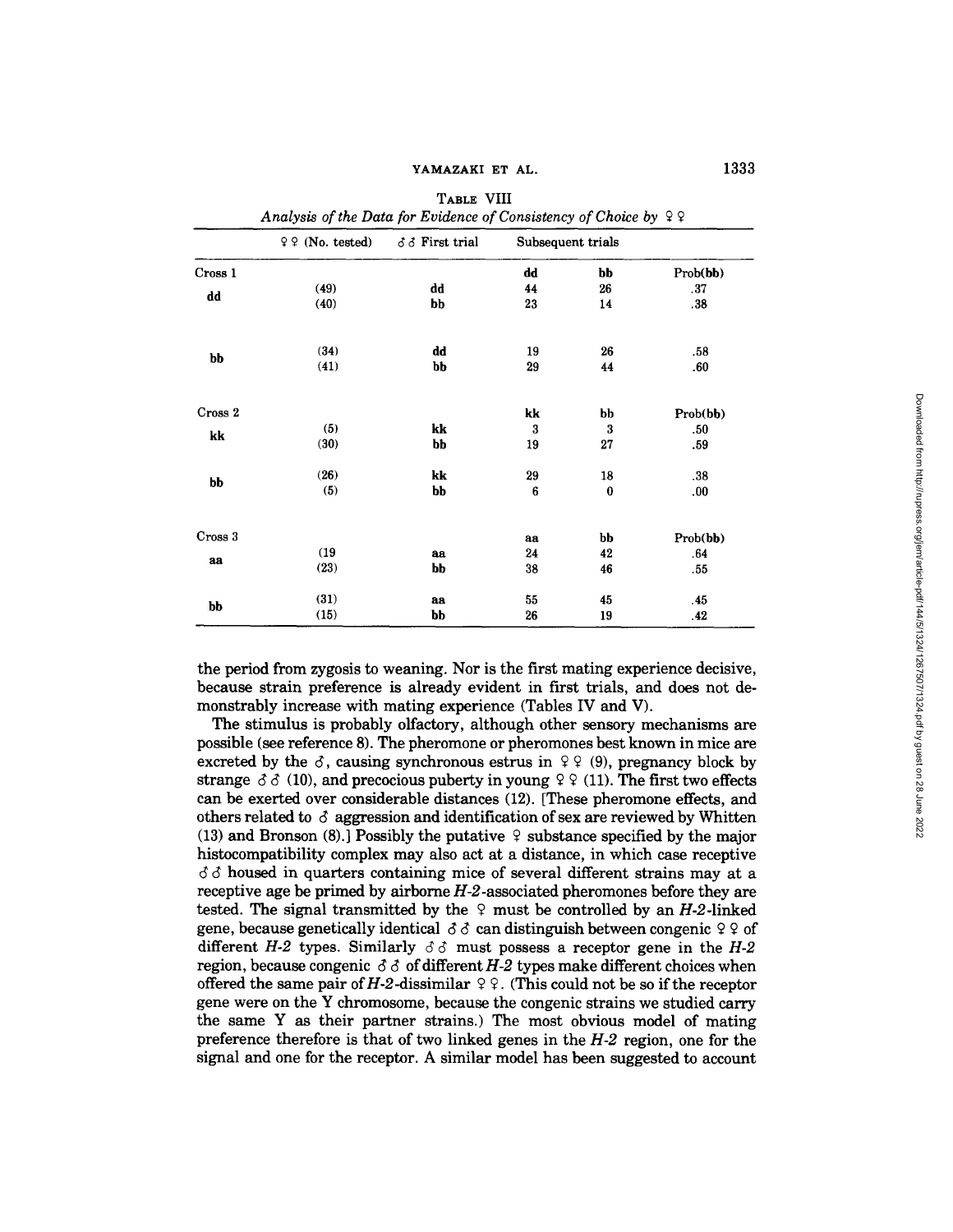for H-2-associated interactions between cells cooperating in immune responses  $(14)$ .

Of several uses which mating preference might serve in nature, the most easily comprehensible is maintenance of heterozygosity of genes in the vicinity *of H-2.* To cite only one obvious advantage of H-2-heterozygosity: This region includes *Ir* (immune response) genes with dominant alleles conferring strong responsiveness to particular antigens. Where infections are a prominent environmental hazard, hybrids would enjoy the advantage of a wider range of immune defenses. Nature is evidently prepared to pay a high price for heterozygosity in the region of  $H-2$ , according to current views of the  $T/t$  locus (15). The t mutants, which are prevalent in the wild and are linked to *H-2,* are lethal in the homozygous state. They would therefore decline in frequency in wild populations if it were not for their extraordinarily high and non-Mendelian rate of transmission by  $\delta\delta$ . Presumably their lethality is balanced by advantages, no doubt including heterozygosity in the *H-2* region.

The *H-2-associated* mechanism of mating preference could work to the same end if choice of dissimilar *H-2* types is commoner in nature, as has proved to be the case so far in laboratory mice.

#### Summary

When a  $\delta$  mouse is presented with two *H-2* congenic  $\delta \rho$  in estrus, his choice of a mate is influenced by their  $H-2$  types. The term "strain preference" is used to describe the general tendency of the  $\delta$  population of one inbred strain to prefer  $99$  of one *H-2* type rather than another. The term "consistency of choice" is used to describe the added tendency of particular  $\delta \delta$  of one inbred strain, in sequential mating trials, to prefer  $99$  of the *H-2* type they chose in previous trials. Statistical analysis showed trends in the data that support the following conclusions: (a) The choice is made by the  $\delta$ , not the  $\delta$ . (b) The strain preference of  $\delta \delta$  may favor  $\varphi \varphi$  of dissimilar *H-2* type (four of six comparisons), or of similar *H-2* type (one of six comparisons). (c) Consistency of choice does not always correspond with strain preference. In one of six comparisons of *H-2*  genotypes there was no strain preference but pronounced consistency of choice by individual  $\delta \delta$ . This suggests memory, but fortuitous bias is not excluded. (d) Strain preference of the same  $\delta$  population may favor  $99$  of the same or a different *H-2* type, depending on which different *H-2* type is offered as the choice alternative to self.

These findings conform to a provisional model in which olfactory mating preference is governed by two linked genes in the region of  $H-2$ , one for the  $\sqrt{2}$ signal and one for the  $\delta$  receptor. These mating preferences could in natural populations serve the purpose of increasing the representation of particular *H-2*  haplotypes or of maintaining heterozygosity of genes in the region *of H-2.* 

We thank Ms. Brenda Peake for exceptionally valuable technical assistance; and Dr. Peter Andrews for critically reading the manuscript.

*Received for publication 25 May 1976.*